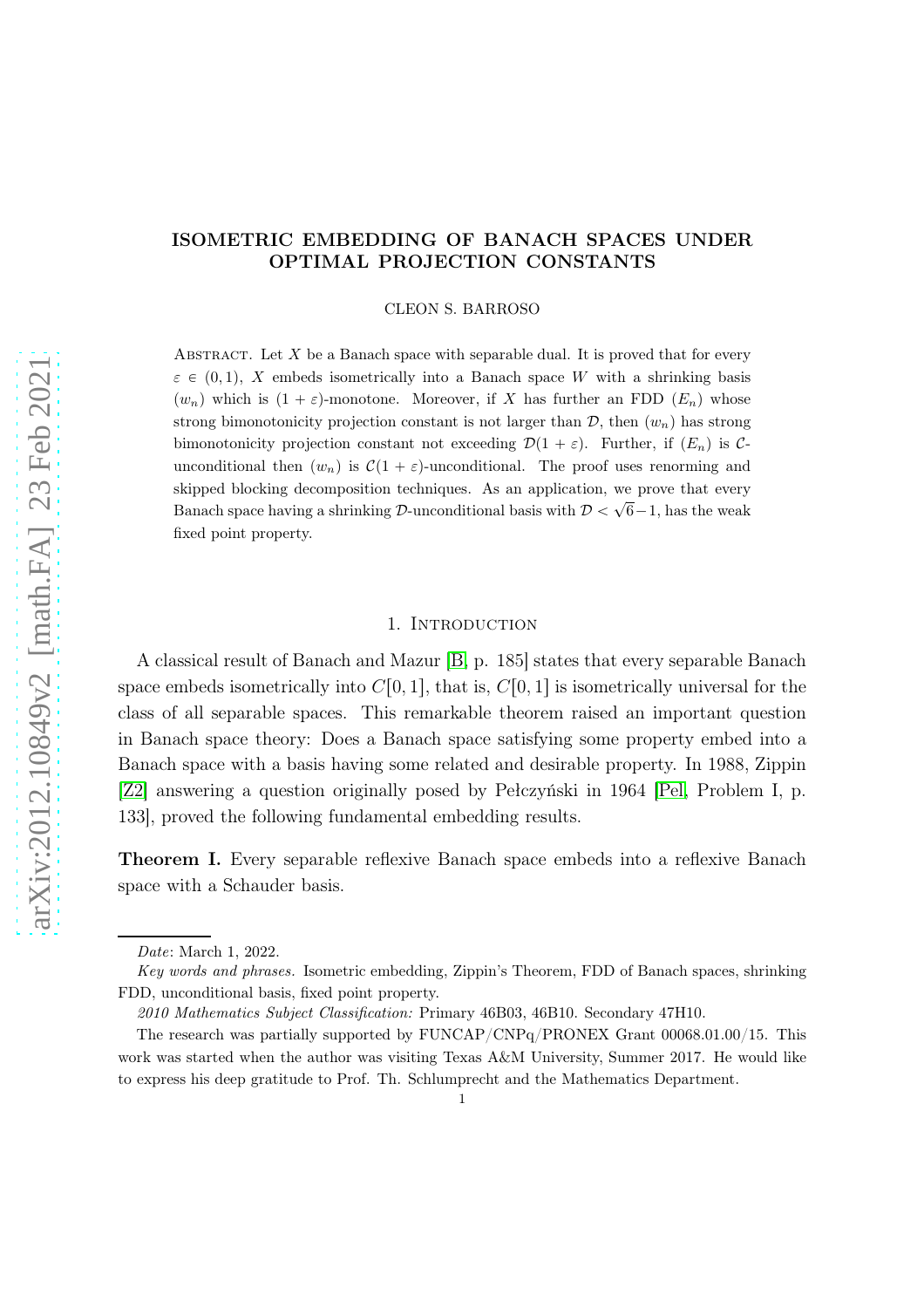<span id="page-1-0"></span>Theorem II. Every Banach space with a separable dual embeds into a space with a shrinking Schauder basis.

Remarkably Theorem [II](#page-1-0) also solved an important question posed by Lindenstrauss and Tzafriri [\[LT\]](#page-11-2). There are nowadays many embedding theorems of that type. Among others, we mention Johnson and Zheng [\[JoZ\]](#page-11-3), Odell and Schlumprecht [\[OS\]](#page-11-4), Ghoussoub, Maurey and Schachermayer [\[GMS\]](#page-10-1), Dodos and Ferenczi [\[DF\]](#page-10-2). In [\[S\]](#page-11-5) Schlumprecht used coordinate system methods and obtained new proofs for Theorems [I](#page-0-0) and [II,](#page-1-0) with more accurate information on the target space. Notably, he proved that every separable dual Banach space X embeds into a space W with a shrinking basis whose Szlenk index of X and the Szlenk index of W are the same. The latest developments in embedding theory suggest quite natural questions. For instance, is it possible to obtain isometric embeddings into spaces with optimal projection constants? Some recent results [\[Ku,](#page-11-6) [MV,](#page-11-7) [S\]](#page-11-5) hint that at least the monotonicity projection constant can become as optimal as we wish. In 2016, e.g., Kurka [\[Ku\]](#page-11-6) proved (among other results) that every Banach space with separable dual embeds isometrically into a Banach space with a shrinking monotone basis, and every separable reflexive space embeds isometrically into a reflexive space with a shrinking monotone basis. His argument heavily relies on interpolation methods and techniques from descriptive set theory. The main points can be roughly summarized as follows. Let 1 be the constant function on the Cantor set  $2^{\mathbb{N}}$  and take  $g_0 \in C(2^{\mathbb{N}})$  a function that separates points in  $2^{\mathbb{N}}$ . Set  $E_X := \overline{\text{span}(X \cup \{1, g_0\})}$ . If X is separable and reflexive, then  $E<sub>X</sub>$  is a separable dual reflexive subspace of the space  $C(2^{\mathbb{N}})$ . From descriptive set theory one then gets a shrinking monotone basis  $(e_i^X)$ for  $E_X$  (cf. [\[D,](#page-10-3) Theorem 5.17]). Finally, applying the interpolation method of Davis, Figiel, Johnson and Pełczyński [\[DFJP\]](#page-10-4), a new norm on  $E<sub>X</sub>$  can be built under which  $(e_i^X)$  becomes a shrinking and monotone basis, and yet  $E_X$  contains an isometric copy of  $X$  ([\[Ku,](#page-11-6) Lemma 4]).

The main goal of this work is to study another related question about embedding theorems. More precisely, we are concerned with the following.

**Question.** Let X be a Banach space having a Schauder basis  $(e_i)$ . Does X embed isometrically into a Banach space with a quasi-monotone basis such that its strong bimonotonicity constant is of the same magnitude as that of  $(e_i)$ ?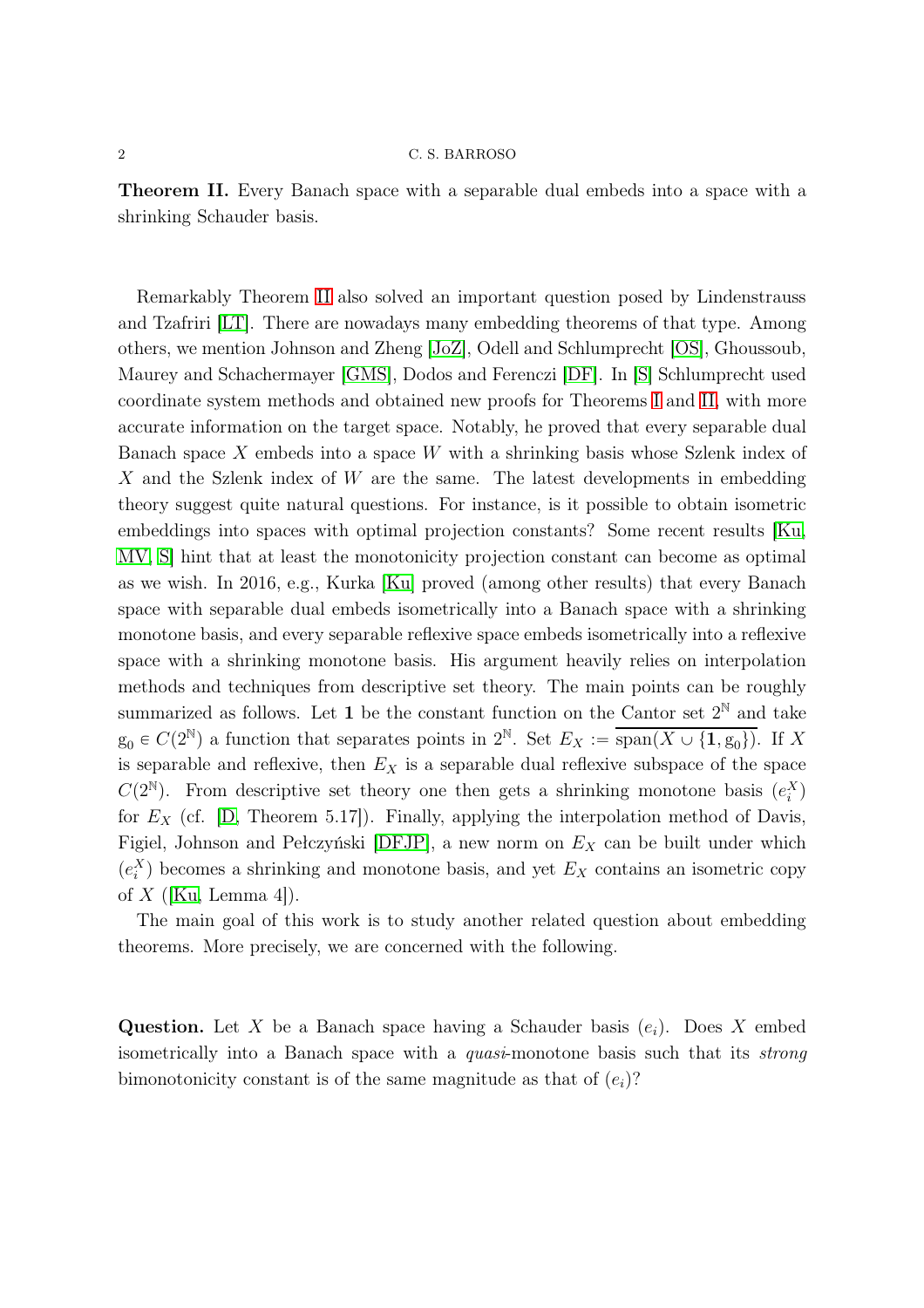Recall the strong bimonotonicity projection constant of a Schauder basis  $(e_i)$  is the number

$$
\sup_{m
$$

where for  $A \subset \mathbb{N}$ ,  $P_A$  denotes the basis projection onto span $(E_i : i \in A)$  and I is the identity operator on X. Here  $[m, n]$  denotes the interval  $\{m, m + 1, \ldots, n\}$  in N. The basis  $(e_i)$  is called K-monotone if  $||P_n|| \leq \mathcal{K}$  for all  $n \in \mathbb{N}$   $(P_n := P_{[1,n]})$ . If K can be made arbitrarily close to 1, then  $(e_i)$  is called *quasi*-monotone.

The main result of this paper yields a satisfactory answer for this question. It covers the class of shrinking basis and can be seen as a monotonicity reduction theorem. In particular, the assumption of being shrinking is satisfied when  $X$  is reflexive. Although this class seems a little restrictive, as we shall see, it is useful in metric fixed point theory.

### 2. RESULTS

Our main result is the following.

**Main Theorem.** For every  $\varepsilon > 0$ , every Banach space X with a separable dual can be isometrically embedded into a Banach space W which has a shrinking monotone basis  $(w_n)$  which is  $(1 + \varepsilon)$ -monotone. Moreover:

- (i) If X has an FDD whose strong bimonotonicity constant is not larger than a constant  $\mathcal{D} \geq 1$ , then the strong bimonotonicity constant of  $(w_n)$  is not larger than  $\mathcal{D}(1 + \varepsilon)$ .
- (ii) If  $X$  has an unconditional FDD whose unconditional constant is not larger than a constant  $\mathcal{C} \geq 1$ , then  $(w_n)$  is unconditional with unconditional constant not larger than  $C(1 + \varepsilon)$ .

As far as we know, no mention of this result has been made in the literature. Let us point out that FDDs is a natural generalization of Schauder basis. However, in general, it may happen that a Banach space may have a FDD but it may not have a basis (cf. [\[Sz,](#page-11-8) Theorem 1.1]). For the notion of FDD and related terminologies, we refer the reader to Section [3.](#page-5-0)

We will not provide a detailed proof of this result, since it is implicitly contained in the existing literature and can be accomplished through appropriate adaptations. For this reason, we shall only indicate how it follows from [\[S\]](#page-11-5).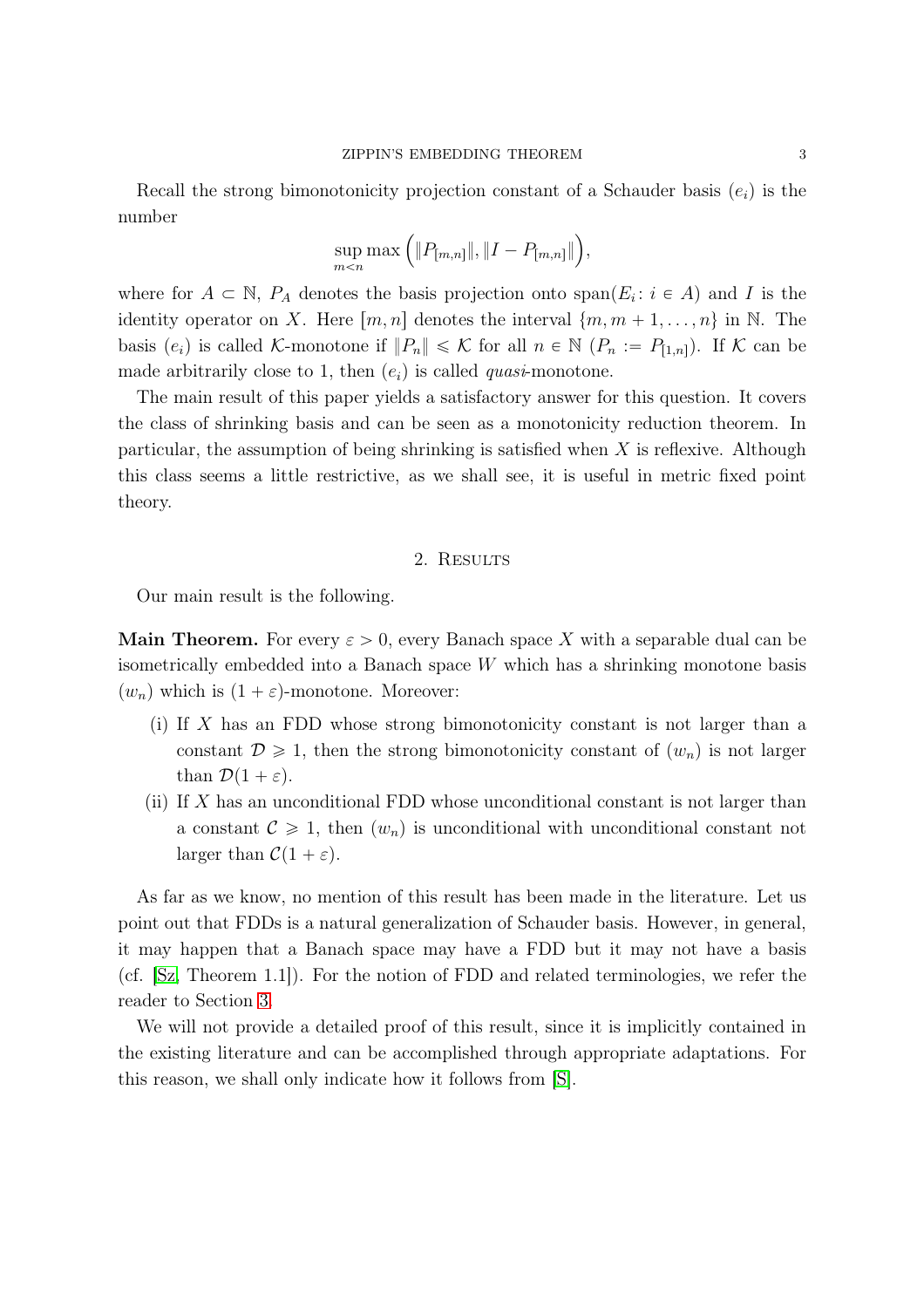*Proof Sketch.* First, in the proof of [\[S,](#page-11-5) Lemma 2.3] we can simply choose  $\rho > 1$  close enough to 1. This leads us to slightly refined versions of the lemmas [\[S,](#page-11-5) Lemma 2.3, Lemma 3.2. For example, the set  $B^*$  in [\[S,](#page-11-5) Lemma 3.2] becomes  $\varepsilon$ -dense in  $B_{X^*}$ . These lemmas, when then combined with a skipped blocking procedure, enables us to adapt the construction performed in  $[S]$  to embed isometrically X into a Banach space W which has a shrinking basis  $(w_n)$  which is  $(1 + \varepsilon)$ -monotone. This yields therefore the first part of the result. It is worth noting, in passing, that the almost-isometric feature of the monotonicity constant of  $(w_n)$  is implicitly contained in [\[S,](#page-11-5) Lemmas 2.3 and 2.4] arguments, although it has not (unfortunately) been explicitly observed there. On the other hand, the embeddings constructed in [\[S,](#page-11-5) Proposition 3.3 and Theorem 3.9] are not, however, necessarily isometric. In order to get isometric embeddings, one should thus apply (after having readjusted factors arbitrarily close to 1, which is necessary) the following well-known lemma (see [\[Cow,](#page-10-5) Lemma 4.0.10]).

**Lemma.** Suppose that X and Y are normed spaces and that  $T: X \to Y$  is an isomorphic embedding from X into Y. Assume that for some  $M > 0$  one has

$$
||x||_X \le M||Tx||_Y \quad \text{ for all } x \in X.
$$

Then the quantity

$$
|y| = \inf \{ ||x||_X + M||y - Tx||_Y : x \in X \}
$$

defines an equivalent norm on Y with respect to which  $T$  is an isometry. Furthermore, for all  $y \in Y$ , one has

$$
\frac{1}{\|T\|}\|y\|_{Y} \leqslant |y| \leqslant M\|y\|_{Y}.
$$
\n(1)

Second, assuming that  $X$  has further an FDD with the properties prescribed in assertions (i) and (ii), the superspace  $W$  constructed in  $[S]$  has the same properties (up to changes by a factor arbitrarily close to 1). The details of this fact can be carried out along the same lines as in [\[S,](#page-11-5) pp. 851–854]. This concludes the sketch of the proof of the theorem.  $\Box$ 

The following result is an immediate consequence of the proof of Main Theorem.

<span id="page-3-0"></span>**Theorem A.** Let X be a Banach space with a shrinking FDD  $(E_n)$  and  $\mathcal{D} \geq 1$  its strong bimonotonicity constant. Then for every  $\varepsilon > 0$ , X embeds isometrically into a Banach space W with a shrinking Schauder basis  $(w_n)$  which is  $(1 + \varepsilon)$ -monotone and has strong bimonotonicity constant at most  $\mathcal{D}(1 + \varepsilon)$ .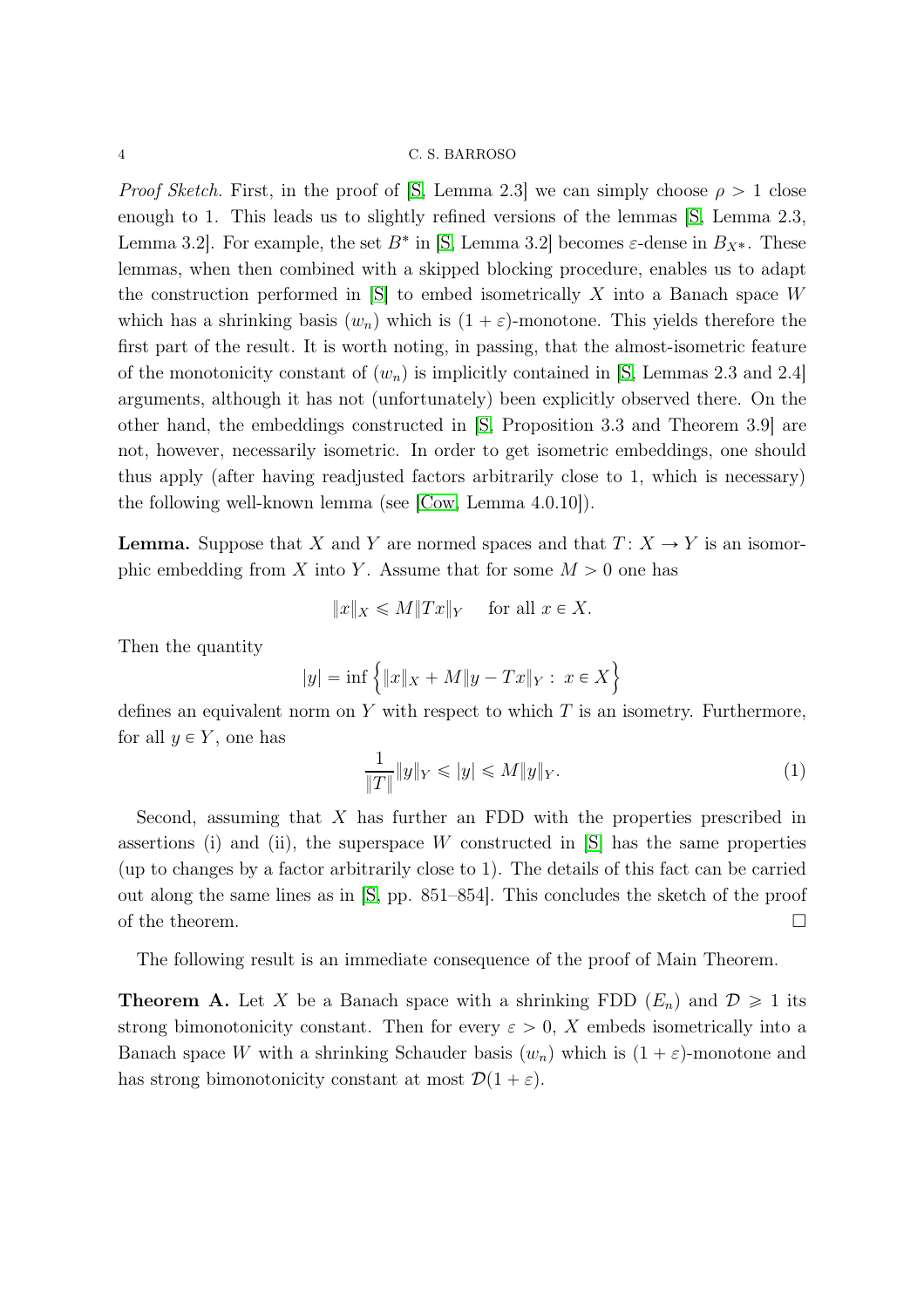Remark. Let us stress that the construction in [\[S\]](#page-11-5) strongly uses the condition of 1 norming on a certain coordinate system  $(E_i)$  (FDD in our context). Hence, in order to reduce monotonicity and also almost preserve strong bimonotonicity, the shrinking assumption in Theorem [A](#page-3-0) must be required. Further, it should be noted that every Banach space with an unconditional FDD is isomorphic to a subspace of a Banach space with an unconditional basis (cf. [\[LT,](#page-11-2) Theorem 1.g.5]).

In the sequel, we will show how this result can be applied in Metric Fixed Point Theory. One of the major concerns in this research area concerns the weak fixed point property (weak-FPP, for short). Let C be a weakly compact convex subset of a Banach space X. Does every nonexpansive (i.e., 1-Lipschitz) mapping  $T: C \rightarrow C$  have a fixed point? When this happen, we say that C has the weak-FPP. Further, we say that X has the weak-FPP if every weakly compact convex subset of X has the weak-FPP.

In 1985, P.-K. Lin [\[Lin\]](#page-11-9) proved the following beautiful result:

**Theorem III.** Let X be Banach space with a D-unconditional basis satisfying  $\mathcal{D}$  <  $\overline{\mathcal{L}}$  $\sqrt{33} - 3/5$ . Then X has the weak fixed point property.

Since then, significant attention has been paid to the weak-FPP in Banach spaces with Schauder basis. In particular, it is still an open question as to whether or not every Banach space with an unconditional basis has the weak-FPP. For this setting, the strategy of transferring fixed point analysis to the framework of [X] (the ultrapower of X) has always been a fruitful strategy for studying fixed point property in spaces with Schauder basis. As a consequence, if some quantities related to basis projections can become conveniently small, then Lin's approach [\[Lin\]](#page-11-9) can be successfully applied to obtain better results. This is the key idea behind our second result (Theorem [B\)](#page-4-0). Note that the first statement in our main result implies that the bimonotonicity constant of W can be kept under  $2+\varepsilon$ , consequently the strong bimonotonicity constant can be kept under  $3 + \varepsilon$ . However, these quantities are not small enough for applications in fixed point theory. Nevertheless, Theorem [A](#page-3-0) allows us to obtain an interesting improvement of Lin's result, since the monotonicity constant can be as close as possible to 1 and the strong bimonotonicity constant is almost preserved.

<span id="page-4-0"></span>**Theorem B.** Let  $X$  be a Banach space with a shrinking unconditional basis whose unconditional constant satisfies  $\mathcal{D} < \sqrt{6}-1$ . Then X has the weak fixed point property.

Theorem [B](#page-4-0) immediately provides the following.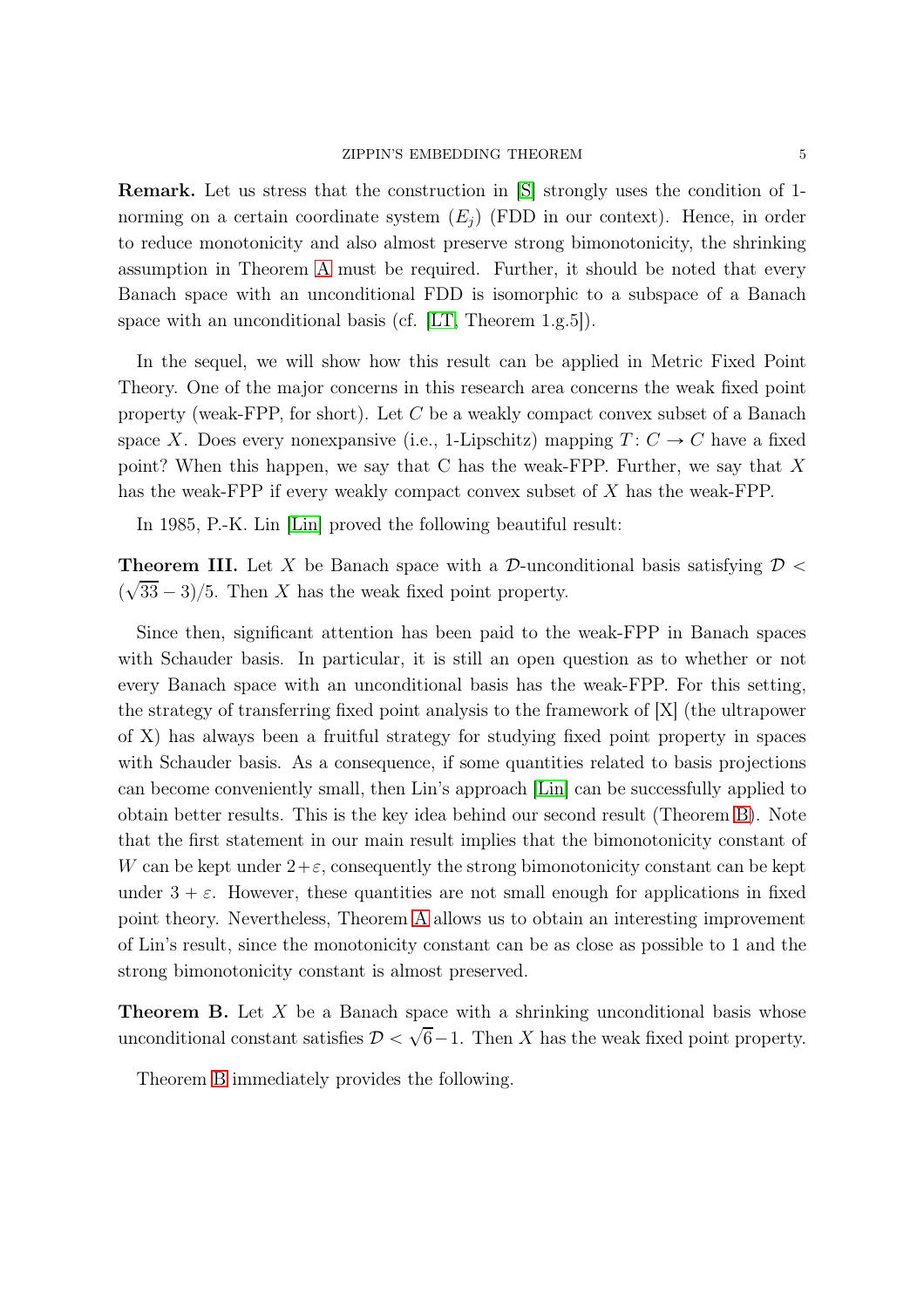**Theorem C.** Every reflexive Banach space with a  $\mathcal{D}$ -unconditional basis satisfying  $\mathcal{D} < \sqrt{6} - 1$  has the fixed point property.

In general, a Banach space  $X$  is said to have the fixed point property when every bounded, closed convex subset  $C \subset X$  has the property that every nonexpansive selfmapping of  $C$  has a fixed point. In light of the above results, one can speculate whether Theorem [B](#page-4-0) remains valid without the assumption of shrinking. This seems however to require another approach as the proof of Theorem [A](#page-3-0) uses this condition to build 1-norming FDDs through skipped blocking decompositions. It worths to point out that an FDD of a Banach space with a separable dual needs not be shrinking. In fact, a result of Zippin  $\left[21\right]$  ensures, e.g., that  $c_0$  has a nonshrinking basis (a fortiori a nonshrinking FDD), since  $c_0$  is nonreflexive. Despite that, it can be replaced by a more weaker one, as our last result shows.

<span id="page-5-1"></span>**Theorem D.** Every Banach space with a  $\mathcal{D}$ -unconditional spreading basis satisfying  $\mathcal{D} < \sqrt{6} - 1$  has the weak fixed point property.

<span id="page-5-0"></span>This paper is organized as follows. In Section [3,](#page-5-0) we recall some basic definitions and set up the main ingredients used throughout the paper. In Section [4](#page-7-0) we present the proofs of Theorems [B](#page-4-0) and [D.](#page-5-1)

#### 3. Background

We will use standard Banach space notation and terminology, mostly contained e.g. in [\[AK,](#page-10-6) [HJ,](#page-10-7) [S\]](#page-11-5). Let X be a Banach space. A sequence  $(e_n)_{n=1}^{\infty}$  in X is said to be a basis of X is for each  $x \in X$  there is a unique sequence of scalars  $(a_n)_{n=1}^{\infty}$  such that  $x = \sum_{n=1}^{\infty} a_n e_n$ , that is,  $||x - \sum_{i=1}^n a_i e_i|| \to 0$ . A sequence  $(e_n)_{n=1}^{\infty} \subset X$  is called a basic sequence if it is a basis for its closed linear span  $[e_n : n \in \mathbb{N}]$ . A series  $\sum_{n=1}^{\infty} x_n$  in X is said to converge unconditionally precisely when  $\sum_{n=1}^{\infty} x_{\pi(n)}$  converges for every permutation  $\pi$  of N. A Schauder basis  $(e_i)_{i=1}^{\infty}$  of a Banach space X is said to be *unconditional* if for every  $x \in X$ , its expansion  $x = \sum_{i=1}^{\infty} a_i e_i$  converges unconditionally. For more on unconditional bases, we refer the reader to [\[FHHMZ,](#page-10-8) p. 200]

3.1. Finite Dimensional Decompositions. Recall from [\[JL\]](#page-10-9) that a sequence of finite dimensional subspaces  $(Z_i)$  of a Banach space  $(Z, \|\cdot\|)$  is called a finite dimensional decomposition (FDD) of Z if each  $z \in Z$  can be uniquely written as  $z = \sum_{n=1}^{\infty} z_n$  with  $z_n \in Z_n$  for all  $n \in \mathbb{N}$ . For  $n \in \mathbb{N}$ , the n-th projection  $P_n^Z$  on Z associated to an FDD  $(Z_j)$  is defined by  $P_n^Z(z) = z_n$ . It is well known that the sequence of projections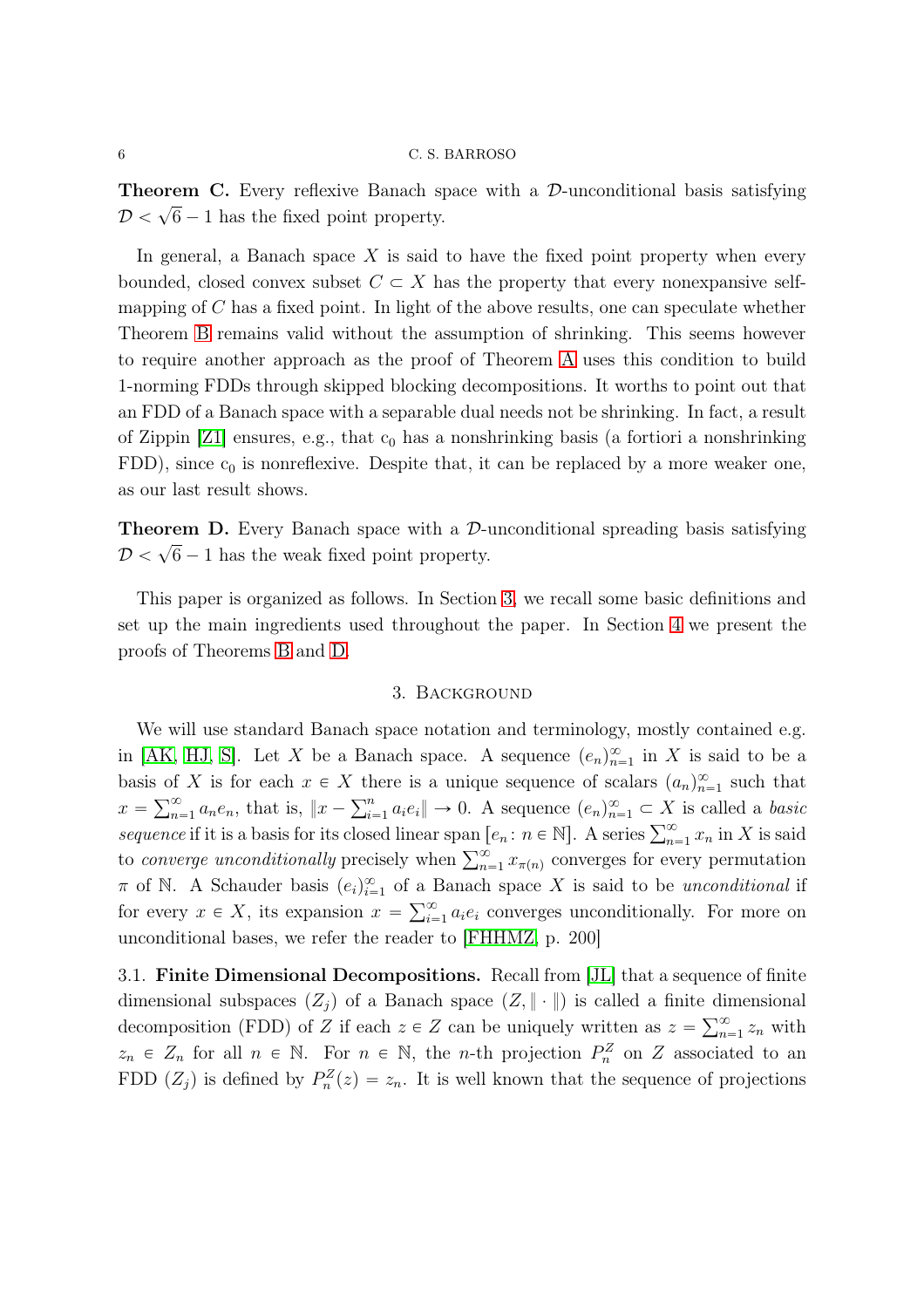$(P_n^Z)$  satisfies  $\sup_n \|P_n^Z\| < \infty$ . For a finite set  $A \subset \mathbb{N}$ , define  $P_A^Z = \sum_{n \in A} P_n^Z$ . The projection constant of  $(Z_j)$  is defined by  $\mathcal{K}_b^Z((Z_j)) = \sup_{m \leq n} ||P^Z_{[m,n]}||$ . We will also refer to it as bimonotonicity projection constant. An FDD  $(Z_i)$  of Z is called D-bimonotone  $(\mathcal{D} \geq 1)$  if  $\mathcal{K}_b^Z((Z_j)) \leq \mathcal{D}$ . Recall also that an FDD  $(Z_n)$  is called  $\mathcal{D}$ -monotone if  $\mathcal{K}_m^Z((Z_j)) = \sup_{n \geq 1} ||P_{[1,n]}^Z|| \leq \mathcal{D}$ . Similarly to Schauder basis, recall that the strong bimonotonicity projection constant of an FDD  $(Z_n)$  is the number

$$
\mathcal{K}_{sb}^Z((Z_j)) := \sup_{m < n} \max\left( \|P_{[m,n]}^Z\|, \|I - P_{[m,n]}^Z\|\right),
$$

where for  $A \subset \mathbb{N}$ ,  $P_A^Z$  denotes the basis projection onto span $(Z_i : i \in A)$  and I is the identity operator on X. We say that  $(Z_i)$  is D-strongly bimonotone if

$$
\mathcal{K}_{sb}^Z((Z_j))\leqslant \mathcal{D}.
$$

In the special case when  $\mathcal{D} = 1$ , we simply say that  $(Z_i)$  is monotone, bimonotone or strongly bimonotone, respectively.

Note that if an FDD  $(Z_i)$  is D-strongly bimonotone then

$$
\left\| \sum_{j=1}^m x_j + \sum_{j=n}^\infty x_j \right\| \leqslant \mathcal{D} \left\| \sum_{j=1}^\infty x_j \right\|.
$$

for all  $x = \sum_{j=1}^{\infty} x_j \in \text{span}(Z_j : j \in \mathbb{N})$  and for all  $m < n$  in  $\mathbb{N}$ . An FDD  $(Z_j)$  is called unconditional if  $z = \sum_{n=1}^{\infty} z_n$  converges unconditionally, for all  $z \in Z$ . In this case, similarly to basis, given a sequence of signs  $(\epsilon_n)_{n=1}^{\infty} \in \{-1,1\}^{\mathbb{N}}$ , the series  $\sum_{n=1}^{\infty} \epsilon_n z_n$ converges. Further, the Uniform Boundedness Principle implies that

$$
\mathcal{C}_u = \sup \left\{ \left\| \sum_{n=1}^{\infty} \epsilon_n z_n \right\| : (\epsilon_n)_{n=1}^{\infty} \in \{-1, 1\}^{\mathbb{N}} \right\} < \infty
$$

The quantity  $\mathcal{C}_u$  is called the *unconditional constant* of the FDD.

<span id="page-6-0"></span>**Remark 3.1.** Clearly, if an FDD  $(Z_i)$  of Z is D-strongly bimonotone then its projection constant satisfies  $\mathcal{K}_b((E_i)) \leq \mathcal{D}$ . It is known (and easy to see) that D-unconditional bases are suppression  $(D+1)/2$ -unconditional. A proof of this fact is implicitly contained in the proof of [\[FHHMZ,](#page-10-8) (ii) $\rightarrow$ (iii), p.202]. It follows therefore that every shrinking  $\mathcal{D}$ unconditional basis gives rise to a shrinking  $(D + 1)/2$ -strongly bimonotone FDD.

3.2. Preliminaries on Metric Fixed Point Theory. Before going to the proofs of Theorems [B](#page-4-0) and [D](#page-5-1) we fix some notation. Let U stand for a free ultrafilter on N. Denote by  $\lim_{i\to\infty}$  the ultra-limit through U. For a Banach space X, the  $\ell_{\infty}$ -sum of X is given by  $\ell_{\infty}(X) = \{(v_i): \text{each } v_i \in X \text{ and } \sup_{i\in\mathbb{N}} ||v_i|| < \infty\}.$  The ultrapower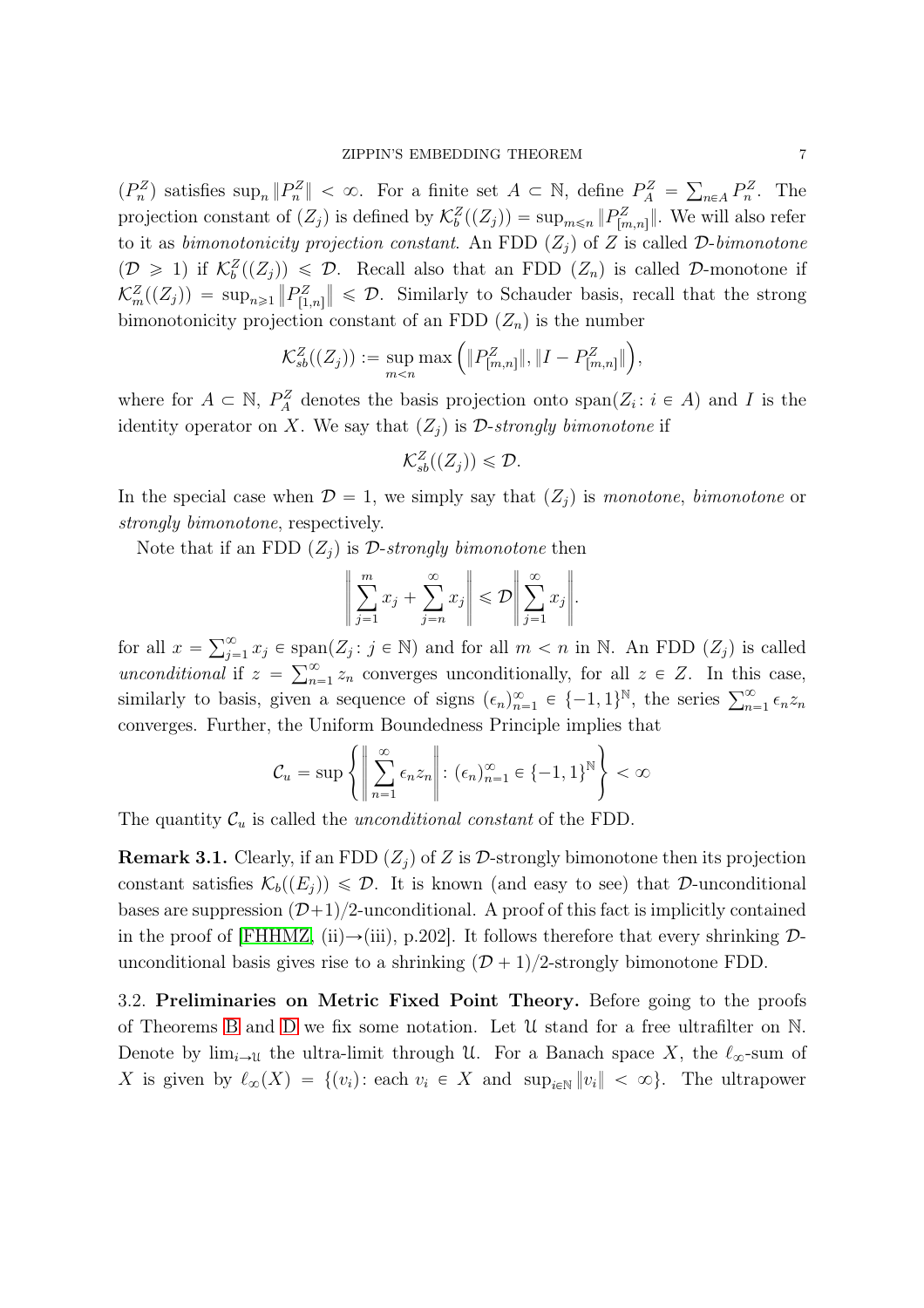#### 8 C. S. BARROSO

[X] of X is the quotient space  $\ell_{\infty}(X)/\mathcal{N}$  equipped with the norm  $\Vert [v_i] \Vert = \lim_{i \to \infty} \Vert v_i \Vert$ , where  $\mathcal{N} = \{(v_i) \in \ell_\infty(X) : \lim_{i \to \infty} ||v_i|| = 0\}$  and  $[v_i]$  denotes the element of [X] associated to the sequence  $(v_i)$ . Clearly, X embeds isometrically into [X] through the map  $x \mapsto [x, x, \dots] \in [X]$ , so henceforth we will not distinguish between x and  $[x, x, \dots]$ . If C is a weakly compact convex subset of X and  $T : C \to C$  is a nonexpansive fixed-point free mapping, then by Zorn's lemma there is a weakly compact convex set  $K \subset C$ , diam  $K > 0$ , which is minimally invariant under T. In this context, Goebel [\[G\]](#page-10-10) and Karlovitz [\[Ka\]](#page-11-11) proved the following result.

**Lemma 3.2.** Let  $T: K \to K$  be a nonexpanisve fixed-point free mapping on a minimal weakly compact convex set. Assume that  $(y_n)$  is an approximate fixed point sequence of T. Then

$$
\lim_{n \to \infty} ||x - y_n|| = \operatorname{diam} K \quad \text{ for all } x \in K.
$$

Recall that a sequence  $(y_n) \subset K$  is called an approximate fixed point sequence of T provided that  $||y_n - Ty_n|| \to 0$ . In the ultra-product language, both K and T are described as follows

$$
[K] = \big\{ [v_i] \in [X] \colon v_i \in K \, \forall \, i \in \mathbb{N} \big\}
$$

and  $[T](v_i) := [Tv_i]$  for all  $[v_i] \in [K]$ . The mapping  $[T]$  is called the ultrapower mapping induced by T. It is easy to see that  $[T]$  is nonexpansive and maps  $[K]$  into itself. Moreover, the set of fixed points of  $[T]$  is nonempty and consists of all points  $[x_i] \in [K]$  for which  $(x_i)$  is an approximate fixed point sequence of T. The ultrapower counterpart of Goebel-karlovitz's lemma (see also [\[AkK,](#page-10-11) Corollary 3.2]) is the following result due to P.-K. Lin [\[Lin\]](#page-11-9).

<span id="page-7-1"></span>**Lemma 3.3.** Let  $K$  be a minimal weakly compact convex set for a nonexpansive fixedpoint free mapping T. Assume that  $[M]$  is a convex nonempty subset of  $[K]$  which is invariant under [T]. Then for all  $x \in K$ ,

$$
\sup\{\|x - [v_i]\| : [v_i] \in [M]\} = \text{diam } K.
$$

## 4. Proofs of Theorem [B](#page-4-0) and [D](#page-5-1)

<span id="page-7-0"></span>4.1. Proof of Theorem [B.](#page-4-0) Let  $X$  be as in the statement of the theorem and let  $(e_i)$  denote its D-unconditional basis in which  $\mathcal{D} < \sqrt{6} - 1$ . Towards a contradiction, assume that X fails the weak fixed point property. Then there is a weakly compact convex subset  $K$  of  $X$  which is minimally invariant under a nonexpansive fixed-point free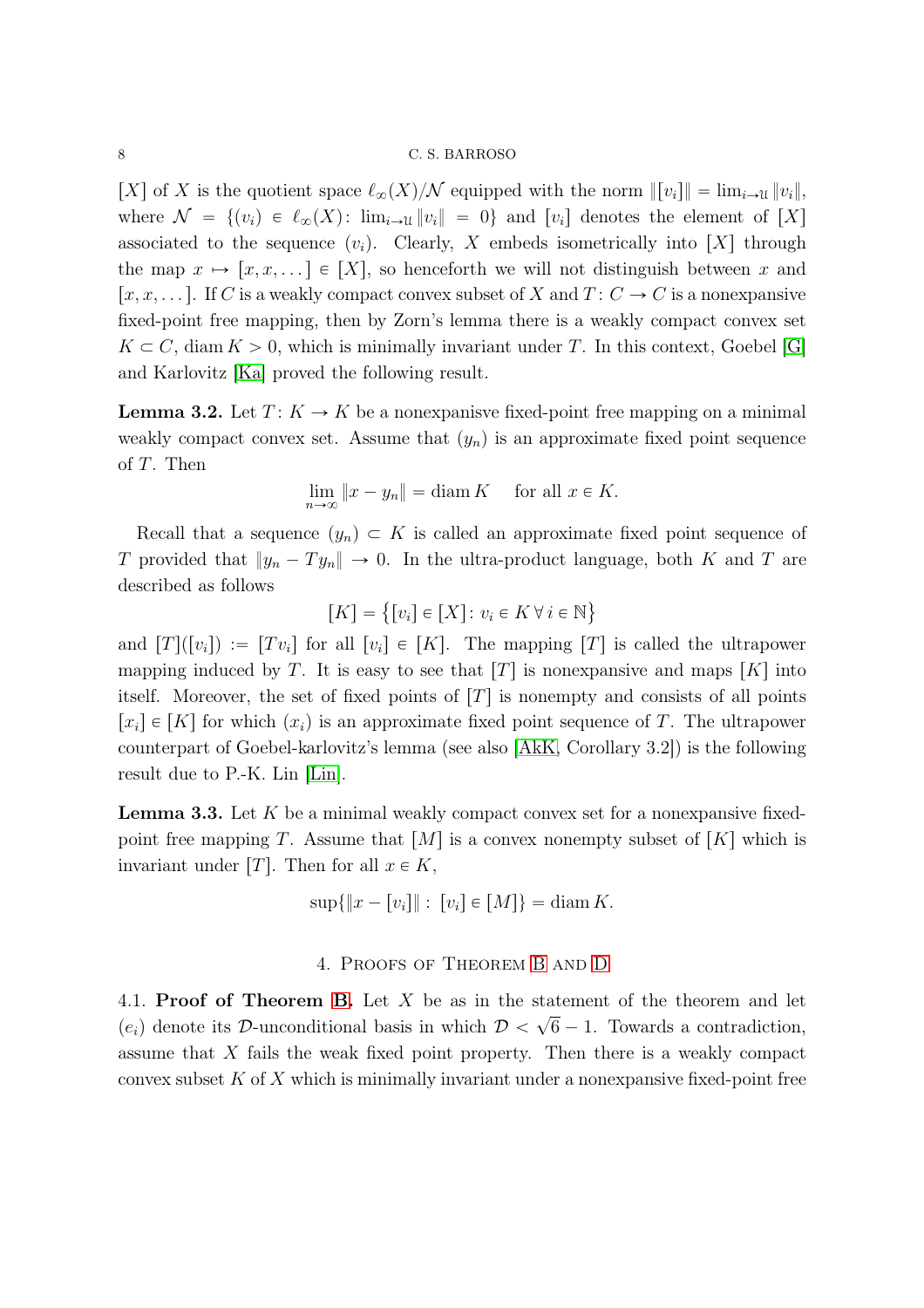mapping T. Fix  $(y_n)$  an approximate fixed point sequence of T. By Goebel-Karlovitz's lemma, we have

$$
\lim_{n \to \infty} ||x - y_n|| = \text{diam } K \qquad \text{for all } x \in K.
$$

By passing to a subsequence and considering a translation followed by an appropriate scaling of K, we may assume that diam  $K = 1$  and  $(y_n)$  is weakly convergent to 0. So,  $p(y_n)$  is a seminormalized weakly null sequence. Fix  $\varepsilon > 0$  small enough so that

<span id="page-8-2"></span>
$$
\frac{\varepsilon}{2} \cdot \left[ \frac{(\mathcal{D} + 1)(\mathcal{D} + 2 + \varepsilon)}{2} + 1 \right] < \frac{3}{2} - \frac{(\mathcal{D} + 1)^2}{4}.\tag{2}
$$

This is possible because  $\mathcal{D} < \sqrt{6} - 1$ . Since  $(e_i)$  is  $\mathcal{D}$ -unconditional, every block basis of  $(e_i)$  is D-unconditional, too. Thus, using a standard gliding hump argument, we can select a subsequence  $(x_n)$  of  $(y_n)$  which is  $\mathcal{D} + \varepsilon$ -unconditional. It follows that  $||x_m + x_n|| \leq (D + \varepsilon) ||x_m - x_n||$  for all  $m < n$  in N. As diam  $K = 1$ , we get

<span id="page-8-0"></span>
$$
||x_m + x_n|| \le D + \varepsilon \quad \text{for all } m < n. \tag{3}
$$

Recall from Remark [3.1](#page-6-0) that  $(e_i)$  is suppression  $(D + 1)/2$ -unconditional. In particular, it is  $(D + 1)/2$ -strongly bimonotone. By the Main Theorem, there is an isometric linear embedding J from X into a Banach space W with a shrinking  $(1 + \varepsilon)$ -monotone basis  $p(w_i)$  which is  $(D + 1)(1 + \varepsilon)/2$ -strongly bimonotone. Denote by  $||\cdot||$  the norm of W. It follows from [\(3\)](#page-8-0) that

<span id="page-8-1"></span>
$$
\|Jx_m + Jx_n\| \leq D + \varepsilon \quad \text{for all } m < n. \tag{4}
$$

Set  $K^J = J(K)$  and define  $T^J: K^J \to K^J$  by  $T^J(Jx) = J(Tx)$ . Then  $K^J$  is a minimal weakly compact convex set for the nonexpansive fixed-point free mapping  $T<sup>J</sup>$ . Further, one also has diam  $K^J = 1$ . The next step of the proof concerns a standard procedure in metric fixed point theory. Let  $(P_i)$  denote the natural projections associated to the basis  $(w_i)$ . For  $n \in \mathbb{N}$ , set  $R_n = I - P_n$ . Let [W] denote the ultrapower of W. Since  $(Jx_n)$ is weakly null, we can use the gliding hump argument to find a subsequence  $(x_{m_i})$  of  $(x_n)$  and a sequence of non-overlapping intervals  $(F_i)$  in  $[N]^{<\infty}$  satisfying the following properties:

(P1) |||rJx<sup>m</sup><sup>i</sup> s ´ rP<sup>F</sup>iJx<sup>m</sup><sup>i</sup> s||| " 0.

$$
(P2) \t\t ||[Jx_{m_{i+2}}] - [R_{\max F_i} Jx_{m_{i+2}}]|| = 0.
$$

 $\|P_1(P3)\| \|P_{F_i}Jx\| \| = \| [R_{\max F_i}Jx] \| = 0$  for all  $x \in X$ .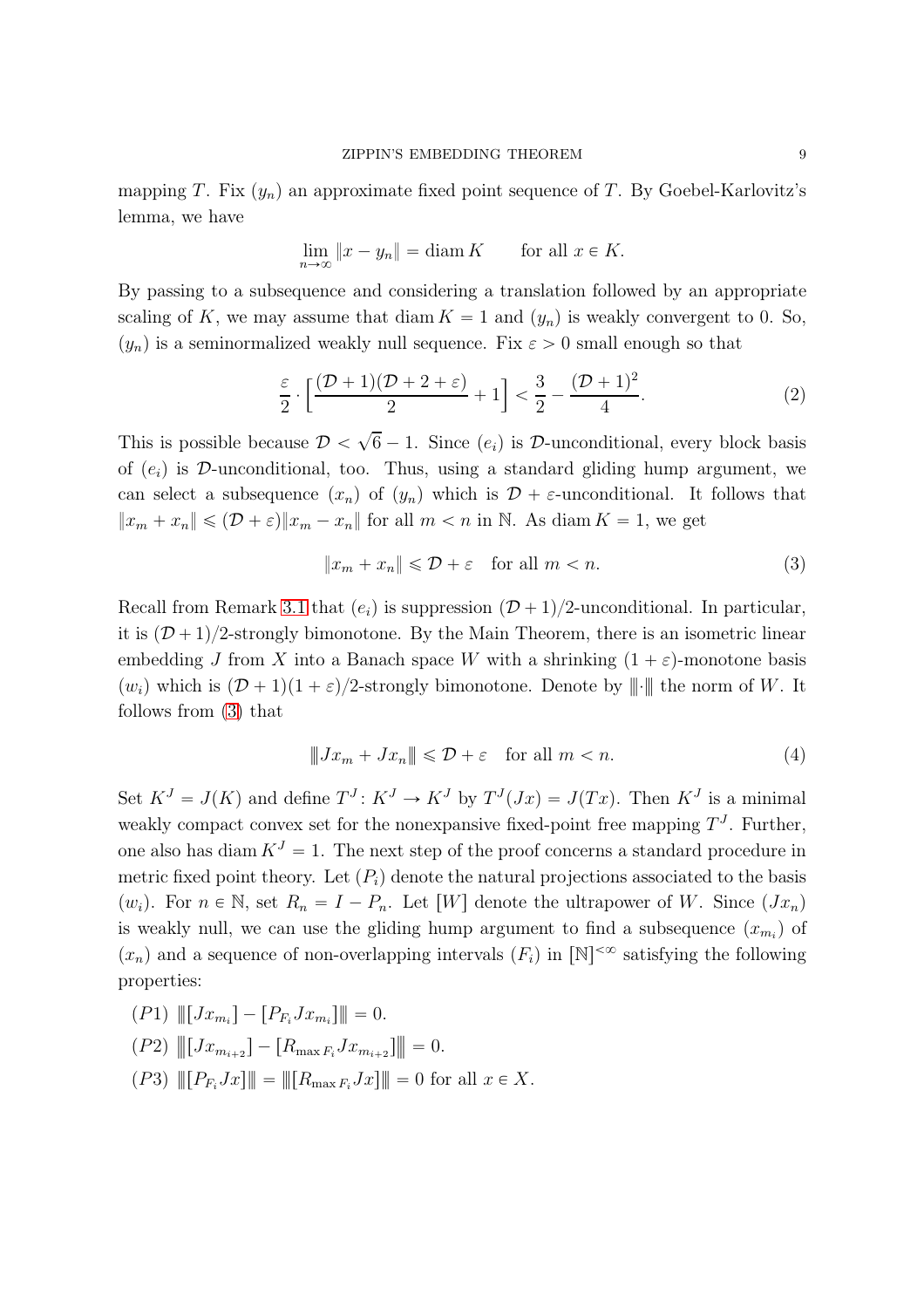#### 10 C. S. BARROSO

Set  $\tilde{x} = [Jx_{m_i}]$  and  $\tilde{y} = [Jx_{m_{i+2}}]$ . Now consider the set

$$
[M] = \left\{ [v_i] \in [K^J] : \begin{array}{c} \exists u \in K \text{ such that } ||[v_i] - Ju|| \leq (\mathcal{D} + \varepsilon)/2, \text{ and} \\ \max \left( ||[v_i] - \tilde{x}||, ||[v_i] - \tilde{y}|| \right) \leq 1/2 \end{array} \right\}.
$$

Let  $[T<sup>J</sup>]$ :  $[K<sup>J</sup>] \rightarrow [K<sup>J</sup>]$  be the ultrapower mapping induced by  $T<sup>J</sup>$ . Direct calculation shows that  $[T<sup>J</sup>]$  is nonexpansive and leaves  $[M]$  invariant. Then Lemma [3.3](#page-7-1) implies

<span id="page-9-0"></span>
$$
\sup \{ \| [v_i] \| : [v_i] \in [M] \} = 1. \tag{5}
$$

As it turns out, however, this cannot be true. Indeed, first, since diam  $K^J = 1$ , we deduce from [\(4\)](#page-8-1) that  $(\tilde{x} + \tilde{y})/2 \in [M]$ . Let now  $\tilde{P} = [P_{F_i}]$  and  $\tilde{Q} = [R_{\max F_i}]$ . Our choice for the operator  $\tilde{Q}$  was inspired by the work of Khamsi [\[K,](#page-11-12) p. 29]. Fix any  $[v_i] \in [M]$  and choose  $u \in K$  so that  $||[v_i] - Ju|| \leq (D + \varepsilon)/2$ . Then

$$
\| [v_i] \| \leq \frac{1}{2} \left( \left\| \tilde{P} + \tilde{Q} \right\| \|\left[v_i\right] - Ju\| + \left\| [I] - \tilde{P} \right\| \|\left[v_i\right] - \tilde{x} \| + \left\| [I] - \tilde{Q} \right\| \|\left[v_i\right] - \tilde{y} \| \right).
$$

Using now that  $(w_i)$  is  $(1+\varepsilon)$ -monotone and is also  $(D+1)(1+\varepsilon)/2$ -strongly bimonotone, we conclude that

$$
\max\left(\left\|\tilde{P}+\tilde{Q}\right\|,\left\|[I]-\tilde{P}\right\|\right)\leqslant\frac{(\mathcal{D}+1)(1+\varepsilon)}{2}\;\;\text{and}\;\;\left\|[I]-\tilde{Q}\right\|\leqslant1+\varepsilon
$$

It follows that

$$
\| [v_i]\| \leq \frac{1}{2} \left( \frac{(\mathcal{D} + 1)(1+\varepsilon)}{2} \cdot \frac{(\mathcal{D} + \varepsilon)}{2} + \frac{(\mathcal{D} + 1)(1+\varepsilon)}{2} \cdot \frac{1}{2} + \frac{1+\varepsilon}{2} \right),
$$

and hence, taking the supremum over all  $[v_i] \in [M]$ , we obtain

$$
\sup\left\{\| [v_i]\|: [v_i] \in [M] \right\} \leq \frac{1}{2} \left( \frac{(\mathcal{D} + 1)(1 + \varepsilon)}{2} \cdot \frac{(\mathcal{D} + \varepsilon)}{2} + \frac{(\mathcal{D} + 1)(1 + \varepsilon)}{2} \cdot \frac{1}{2} + \frac{1 + \varepsilon}{2} \right).
$$

From our choice of  $\varepsilon$  in [\(2\)](#page-8-2) we deduce that sup  $\{\Vert [v_i] \Vert : [v_i] \in [M] \} < 1$ , contradicting [\(5\)](#page-9-0). This therefore completes the proof of theorem.  $\Box$ 

4.2. **Proof of Theorem [D.](#page-5-1)** Let X be a Banach space with  $\mathcal{D}$ -unconditional spreading basis  $(e_i)$  satisfying  $\mathcal{D} < \sqrt{6} - 1$ . Assume by way of contradiction that X fails the weak fixed point property. In particular, X does not have Schur's property. Since  $(e_i)$ is spreading, it follows that  $(e_i)$  is a seminormalized weakly null sequence in X (see [\[HJ,](#page-10-7) p. 199, Fact 37]). Fix  $\varepsilon > 0$  as in [\(2\)](#page-8-2). By the well-known Bessaga-Pełczyński's selection principle, we can find a subsequence  $(e_{n_i})$  of  $(e_i)$  which is  $1 + \varepsilon$ -basic. Denote  $(P_n)$  the natural projections associated with  $(e_i)$ . Since  $(e_i)$  is spreading, we deduce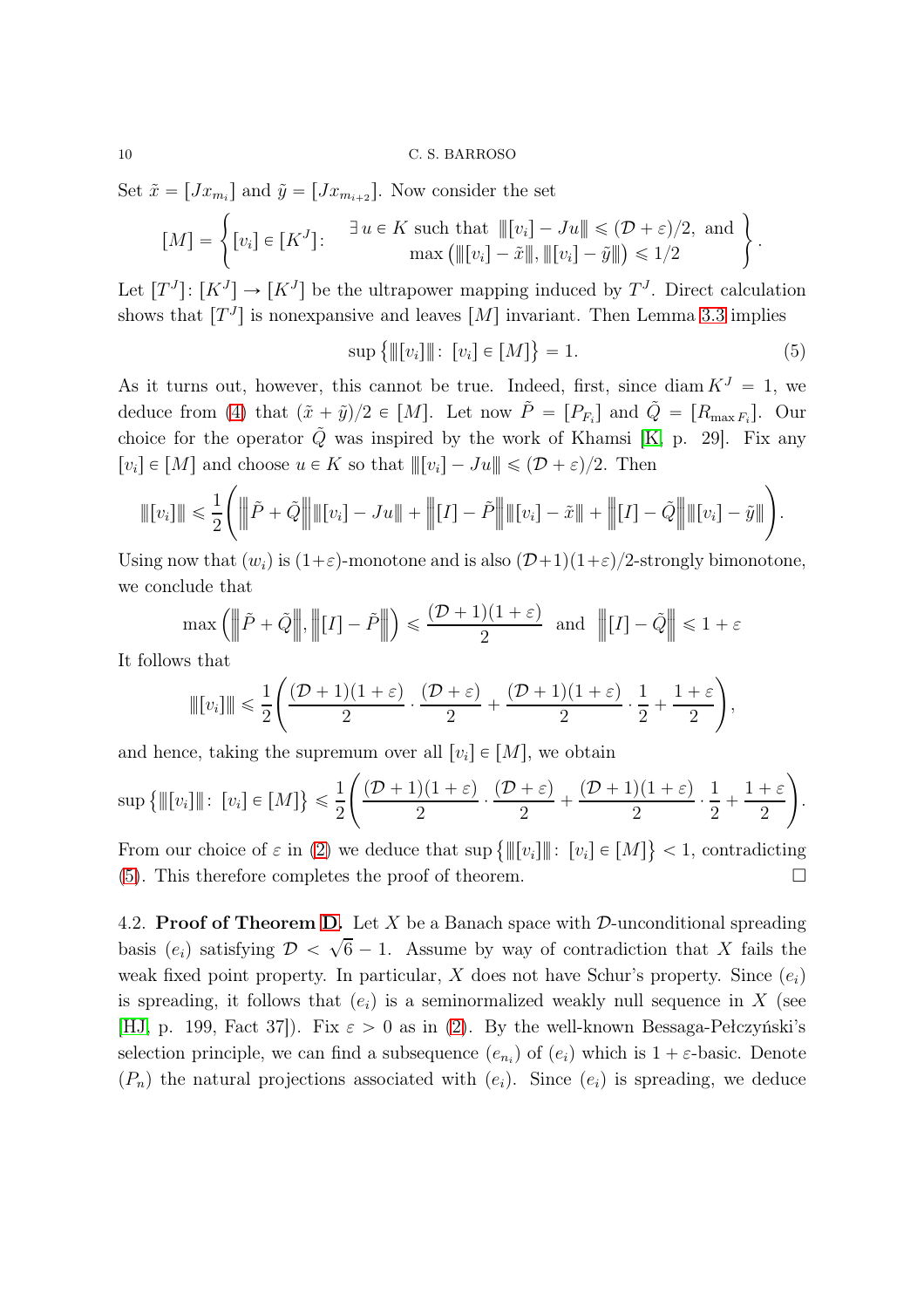that  $\sup_{n\geq 1} ||P_n|| \leq 1 + \varepsilon$ . Therefore, we can proceed in the same way as in the proof of Theorem [B](#page-4-0) to arrive at a contradiction after applying Lin's Lemma [3.3.](#page-7-1) The proof is  $\Box$ complete.

**Remark 4.1.** Recall that a basis  $(e_i)$  is said to be spreading if it is 1-equivalent to all of its subsequences.

Acknowledgements. The author would like to thank the anonymous reviewer for very careful proofreading, helpful comments and suggestions leading to a much improved version of the manuscript.

#### **REFERENCES**

- <span id="page-10-6"></span>[AK] F. Albiac and N. J. Kalton, Topics in Banach space theory. Vol. 233, Graduate Texts in Mathematics. Springer, New York (2006).
- <span id="page-10-11"></span>[AkK] A. G. Aksoy and M. A. Khamsi, Nonstandard Methods in Fixed Point Theory, Springer-Verlag, 1998.
- <span id="page-10-0"></span>[B] S. Banach, Théorie des opérations linéaires, Z Subwencjyi Funduszu Kultury Narodowej, Warszawa (1932).
- <span id="page-10-5"></span>[Cow] S. Cowell, Asymptotic unconditionality in Banach spaces, University of Missouri 2009.
- <span id="page-10-4"></span>[DFJP] W. J. Davis, T. Figiel, W. B. Johnson and A. Pełczyński, Factoring weakly compact operators, J. Funct. Anal. 17 (1974) 311–327.
- <span id="page-10-3"></span>[D] P. Dodos, Banach spaces and descriptive set theory: selected topics, Lecture Notes in Mathematics 1993, Springer, 2010.
- <span id="page-10-2"></span>[DF] P. Dodos and V. Ferenczi, Some strongly bounded classes of Banach spaces, Fund. Math. 1993 (2007) 171–179.
- <span id="page-10-1"></span>[GMS] N. Ghoussoub, B. Maurey and W. Schachermayer, Slicings, selections and their applications, Canad. J. Math. 44, no. 3 (1992) 483–504.
- <span id="page-10-10"></span>[G] K. Goebel, On the structure of the normal invariant sets for nonexpansive mappings, Annal. Univ. Mariae Curie-Sklodowska 29 (1975) 70–72.
- <span id="page-10-8"></span>[FHHMZ] M. Fabian, P. Habala, P. Hájek, V. Montesinos, V. Zizler, Banach Space Theory: The Basis for Linear and Nonlinear Analysis, CMS Books in Mathematics, Springer, 2001.
- [HMVZ] P. Hájek, V. Montesinos Santalucía, J. Vanderwerff, and V. Zizler, Biorthogonal systems in Banach spaces. CMS Books in Mathematics/Ouvrages de Mathématiques de la SMC, 26. Springer, New York,  $(2-8)$  xviii $+339$  pp.
- <span id="page-10-7"></span>[HJ] P. Hájek and M. Johanis, Smooth analysis in Banach spaces, De Gruyter Ser. Nonlinear Anal. Appl. 19, Walter de Gruyter, Berlin, 2014.
- <span id="page-10-9"></span>[JL] W. B. Johnson and J. Lindenstrauss (Editors), Handbook of Banach spaces I and II, Elsevier, 2001, 2003.